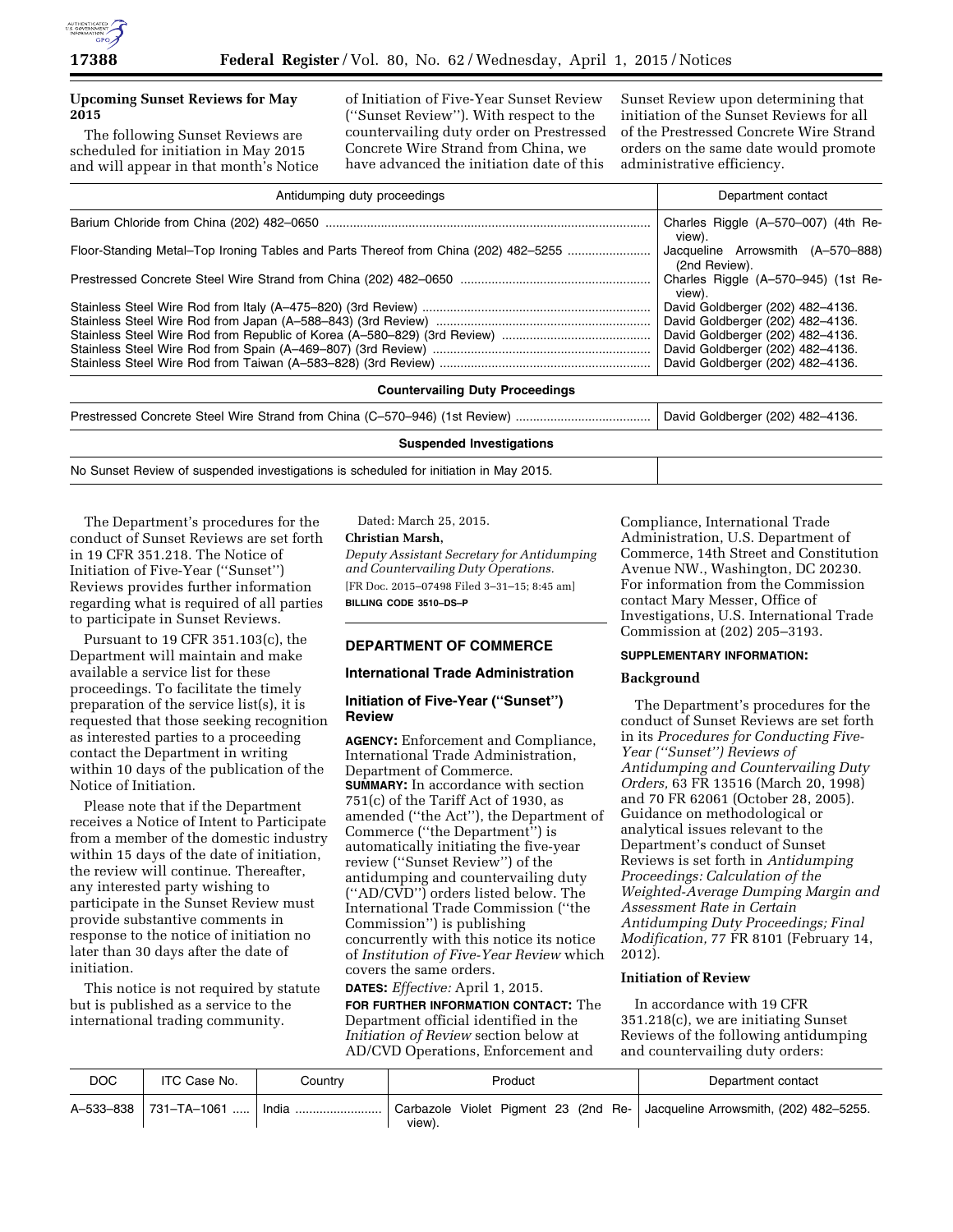| DOC                                              | ITC Case No.                                                     | Country                         | Product                                                                                                                                                 | Department contact                                                                                                                                |
|--------------------------------------------------|------------------------------------------------------------------|---------------------------------|---------------------------------------------------------------------------------------------------------------------------------------------------------|---------------------------------------------------------------------------------------------------------------------------------------------------|
| C-533-839                                        | 701-TA-437                                                       | India                           | Carbazole Violet Pigment 23 (2nd Re-<br>view).                                                                                                          | Jacqueline Arrowsmith, (202) 482-5255.                                                                                                            |
| A-560-822                                        | $731 - TA - 1156$                                                | Indonesia                       | Polyethylene Retail Carrier Bags (1st Re-<br>view).                                                                                                     | David Goldberger, (202) 482-4136.                                                                                                                 |
| A-557-813                                        | 731-TA-1044                                                      | Malaysia                        | Polyethylene Retail Carrier Bags (2nd Re-<br>view).                                                                                                     | David Goldberger, (202) 482-4136.                                                                                                                 |
| A-570-892<br>A-570-002<br>A-570-895<br>A-570-886 | $731 - T_A - 1060$<br>731-TA-130<br>731–TA–1070–A<br>731-TA-1043 | PRC<br>PRC<br><b>PRC</b><br>PRC | CarbazoleViolet Pigment 23 (2nd Review)<br>Chloropicrin (4th Review)<br>Crepe Paper (2nd Review)<br>Polyethylene Retail Carrier Bags (2nd Re-<br>view). | Jacqueline Arrowsmith, (202) 482–5255.<br>Charles Riggle, (202) 482-0650.<br>Charles Riggle, (202) 482-0650.<br>David Goldberger, (202) 482-4136. |
| A-583-843                                        | 731-TA-779                                                       | Taiwan                          | Polyethylene Retail Carrier Bags (1st Re-<br>view).                                                                                                     | David Goldberger, (202) 482-4136.                                                                                                                 |
| A-549-821                                        | $731 - TA - 1045$                                                | Thailand                        | Polyethylene Retail Carrier Bags (2nd Re-<br>view).                                                                                                     | David Goldberger, (202) 482-4136.                                                                                                                 |
| A-552-806                                        | 731-TA-1158                                                      | Vietnam                         | Polyethylene Retail Carrier Bags (1st Re-<br>view).                                                                                                     | David Goldberger, (202) 482-4136.                                                                                                                 |
| $C - 552 - 805$                                  | 701-TA-462                                                       | Vietnam                         | Polyethylene Retail Carrier Bags (1st Re-<br>view).                                                                                                     | Jacqueline Arrowsmith, (202) 482-5255.                                                                                                            |

With respect to the orders on Polyethylene Retail Carrier Bags from China, Malaysia and Thailand, we have advanced the initiation date of these Sunset Reviews upon determining that initiation of the Sunset Reviews for all of the Polyethylene Retail Carrier Bags orders on the same date would promote administrative efficiency.

#### **Filing Information**

As a courtesy, we are making information related to sunset proceedings, including copies of the pertinent statute and Department's regulations, the Department's schedule for Sunset Reviews, a listing of past revocations and continuations, and current service lists, available to the public on the Department's Web site at the following address: ''*[http://](http://enforcement.trade.gov/sunset/) [enforcement.trade.gov/sunset/.](http://enforcement.trade.gov/sunset/)*'' All submissions in these Sunset Reviews must be filed in accordance with the Department's regulations regarding format, translation, and service of documents. These rules, including electronic filing requirements via Enforcement and Compliance's Antidumping and Countervailing Duty Centralized Electronic Service System (''ACCESS''), can be found at 19 CFR 351.303.1

# **Revised Factual Information Requirements**

This notice serves as a reminder that any party submitting factual information in an AD/CVD proceeding must certify to the accuracy and completeness of that information.2 Parties are hereby reminded that revised certification

requirements are in effect for company/ government officials as well as their representatives in all AD/CVD investigations or proceedings initiated on or after August 16, 2013.3 The formats for the revised certifications are provided at the end of the *Final Rule.*  The Department intends to reject factual submissions if the submitting party does not comply with the revised certification requirements.

On April 10, 2013, the Department published *Definition of Factual Information and Time Limits for Submission of Factual Information: Final Rule,* 78 FR 21246 (April 10, 2013), which modified two regulations related to antidumping and countervailing duty proceedings: the definition of factual information (19 CFR 351.102(b)(21), and the time limits for the submission of factual information (19 CFR 351.301). The final rule identifies five categories of factual information in 19 CFR 351.102(b)(21), which are summarized as follows: (i) Evidence submitted in response to questionnaires; (ii) evidence submitted in support of allegations; (iii) publicly available information to value factors under 19 CFR 351.408(c) or to measure the adequacy of remuneration under 19 CFR 351.511(a)(2); (iv) evidence placed on the record by the Department; and (v) evidence other than factual information described in (i)–(iv). The final rule requires any party, when submitting factual information, to specify under which subsection of 19 CFR 351.102(b)(21) the information is being submitted and, if the information is submitted to rebut, clarify, or correct

factual information already on the record, to provide an explanation identifying the information already on the record that the factual information seeks to rebut, clarify, or correct. The final rule also modified 19 CFR 351.301 so that, rather than providing general time limits, there are specific time limits based on the type of factual information being submitted. These modifications are effective for all segments initiated on or after May 10, 2013. Review the final rule, available at *[http://enforcement.](http://enforcement.trade.gov/frn/2013/1304frn/2013-08227.txt) [trade.gov/frn/2013/1304frn/2013-](http://enforcement.trade.gov/frn/2013/1304frn/2013-08227.txt) [08227.txt,](http://enforcement.trade.gov/frn/2013/1304frn/2013-08227.txt)* prior to submitting factual information in this segment. To the extent that other regulations govern the submission of factual information in a segment (such as 19 CFR 351.218), these time limits will continue to be applied.

#### **Revised Extension of Time Limits Regulation**

On September 20, 2013, the Department modified its regulation at 19 CFR 351.302(c) concerning the extension of time limits for submissions in antidumping and countervailing duty proceedings: *Extension of Time Limits,*  78 FR 57790 (September 20, 2013). The modification clarifies that parties may request an extension of time limits before a time limit established under part 351 of the Department's regulations expires, or as otherwise specified by the Secretary. In general, an extension request will be considered untimely if it is filed after the time limit established under part 351 expires. For submissions which are due from multiple parties simultaneously, an extension request will be considered untimely if it is filed after 10 a.m. on the due date. Under certain circumstances, the Department may elect to specify a different time limit by which extension requests will be considered untimely for submissions

<sup>1</sup>*See also Antidumping and Countervailing Duty Proceedings: Electronic Filing Procedures; Administrative Protective Order Procedures,* 76 FR 39263 (July 6, 2011).

<sup>2</sup>*See* section 782(b) of the Act.

<sup>3</sup>*See Certification of Factual Information To Import Administration During Antidumping and Countervailing Duty Proceedings,* 78 FR 42678 (July 17, 2013) (''*Final Rule*'') (amending 19 CFR 351.303(g)).